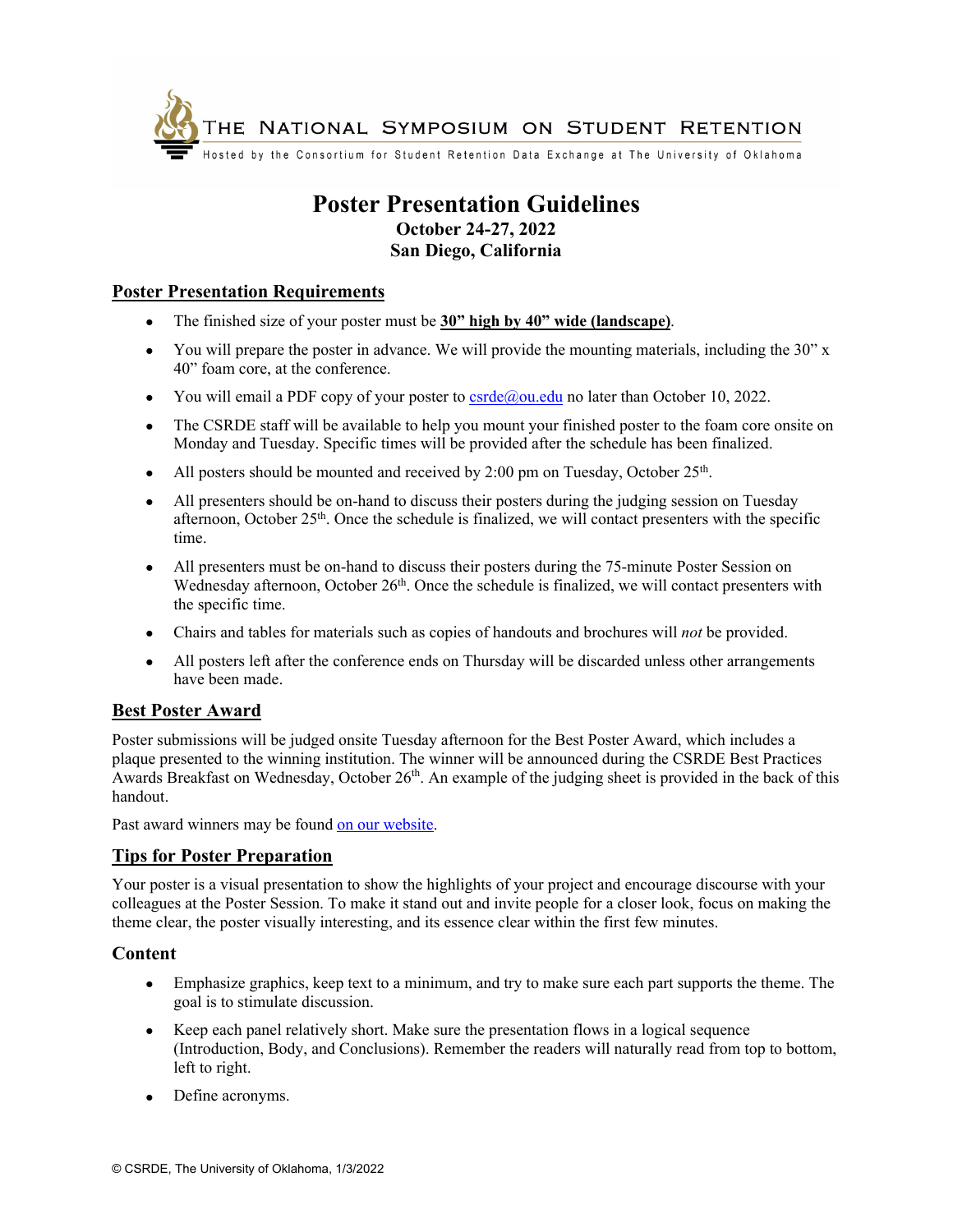#### **Design Basics**

- Organization is fundamental to the layout and design. Proper spacing is important for the overall look and readability of your poster. Try dividing your poster into three or four columns and rows, and placing your materials within them.
- Choose a simple, legible font and be consistent to avoid distracting from your message.
- Consider using neutral colors or grays for your background. Use of light colors will contrast with dark text and make it easier to read.
- Be consistent with color, font, font size, and placement of poster text and graphics.
- Be sure the headlines and topic can be easily seen and understood from a short distance away.
- If you plan to keep your poster, laminating it will help preserve it and make it easier to remove from the foam core.
- Be creative!

#### **More Resources on Effective Poster Presentations**

*How to Create a Research Poster: Design Tips*  http://guides.nyu.edu/posters

Designing Communications for a Poster Fair www.personal.psu.edu/drs18/postershow

Designing Effective Posters https://gradschool.unc.edu/academics/resources/postertips.html